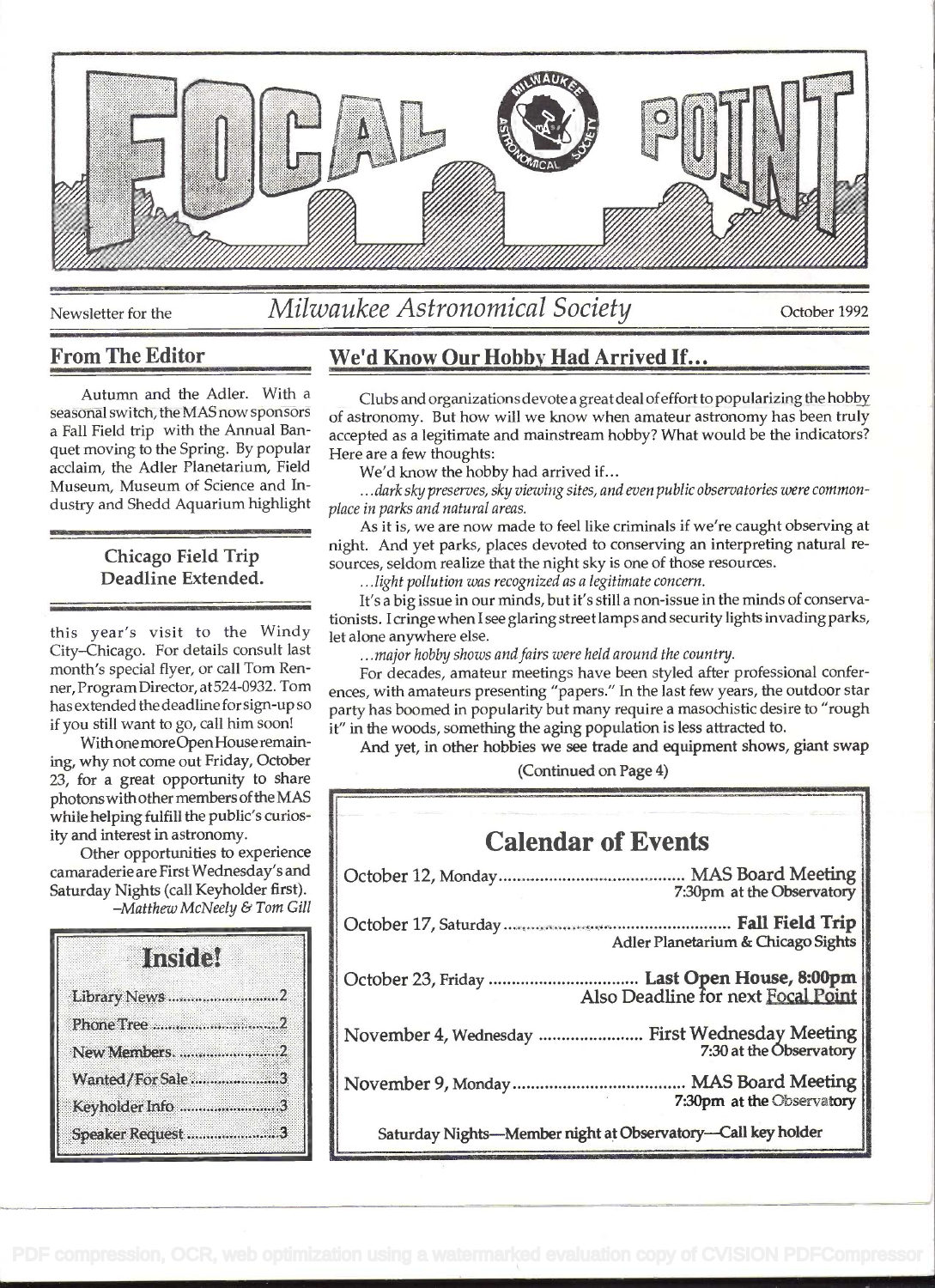PLEASE LOOK AGAIN! We are still missing 3 books: "Scientific Instruments Harald Schenk's proposal has ad-<br>Can Make," "Introduction to Observing and Photographing the Solar Sys- vanced and he is now a finalist in the You Can Make," "Introduction to Observing and Photographing the Solar System," and "The Grand Tour."

BE SURE TO SIGN OUT ALL BOOKS so the librarian can gently remind you if you forget to return something.

#### Recent purchases are:

Interstellar Matters: Essays on Curiosity and Astronomical Discoverv-Gerrit Verschuur, 1989 - engaging look over the shoulder of astronomers as they contemplate the apparent dark voids between the stars and come to understand the vital role of dust and gas in the cosmic story.

Astrophysical Techniques, 2nd edition - C.R. Kitchin, 1991 - an in-depth discussion of detecting devices from the eye to those designed for high energy particles; imaging techniques (including CCD) ; photometry, spectroscopy and more.

An unsolicited mailing:

The Eternal Universe - Harold W.G. Allen, 1990 - a somewhat unorthodox cosmogony. See what you think.

#### Donations:

Thanks to Jim Mayer: 2nd copy of Thursday's Universe.

Thanks to Tim Burrus: Space Places - Roger Ressmeyer, 1990 - spectacular photograhic essay about space exploration, terrestrial observatories, and selected deep-sky wonders and Orbiting the Sun: Planets and Satellites of the Solar System - Fred Whipple, 1981.

Thanks to anonymous: 2nd copy of Space, Time, Infinity; The Study of Comets -a 2-volume proceedings of the IAU colloquium 1974; Catalog of Cometary Orbits; Tables of Minor Planets; Photographic Giants of Palomar - the telescope as rendered in sketches by Russell Porter.

-Sally Waraczynski

#### Phone Tree Sign-up

Leaves are falling but our tree is just starting to grow. The MAS Phone Tree is for those of you who are interested in getting a call about: Aurora Alert, Impromptu Observing Sessions (at the MAS Observatory or other location) or Solar Activity (sun spots). Your responsibility would be to call the next person on the list (even if you cannot act on the information yourself). If you want to be included on our Phone Tree List, please send the following information to Wanda Berner, 1307 Devonshire Rd., Delafield, WI 53018. Deadline for the first edition of the list is October 24th, 1992.

I'm interested in the following:

Aurora Alert. But don't call after \_\_\_\_\_\_ (specify latest time)<br>\_\_\_ Impromptu Observing Sessions

Solar Activity (good sun spots) Page 2

## Library News Member Proposal Advances

Hubble Space Telescope Competition.<br>Good luck Harald!

#### New Members

The MASBoard recently announced the following new members. A big WELCOME to one and all.

Tim Hoff, Sally, Brendan & Amanda -Big Bend

William F. Kralj-Wauwatosa

Mary Ann Mullahy, John & Maureen-Milwaukee

#### (Variable) Star Man

You haven't seen anything until you've seen Gerry Samolyk conducting a "variable star symphony" by using EIGHT telescopes at the same time (All three domes and several Porta-Scopes) to gather variable star data for the A.A.V.S.O. I hear eight is not even close to his personal record. To find out more about variable stars and other observing projects, come to the First Wednesday meetings!

#### Mystery Guest

It's true, several sightings have been made on the Observatory grounds of the divine Big "M". Guess who? The MILKY WAY. So if your backyard suffers from light trespass, plan to come out to the MAS Observatory for some decent dark skies. The shorter days mean you can observe for a few hours and still get home at a decent hour.

A "Dollar Key" (now \$1 .50) will get you onto the grounds and also allow access to 120v power. Contact Observatory Director Gerry Samolykfor a key@ 529-9051.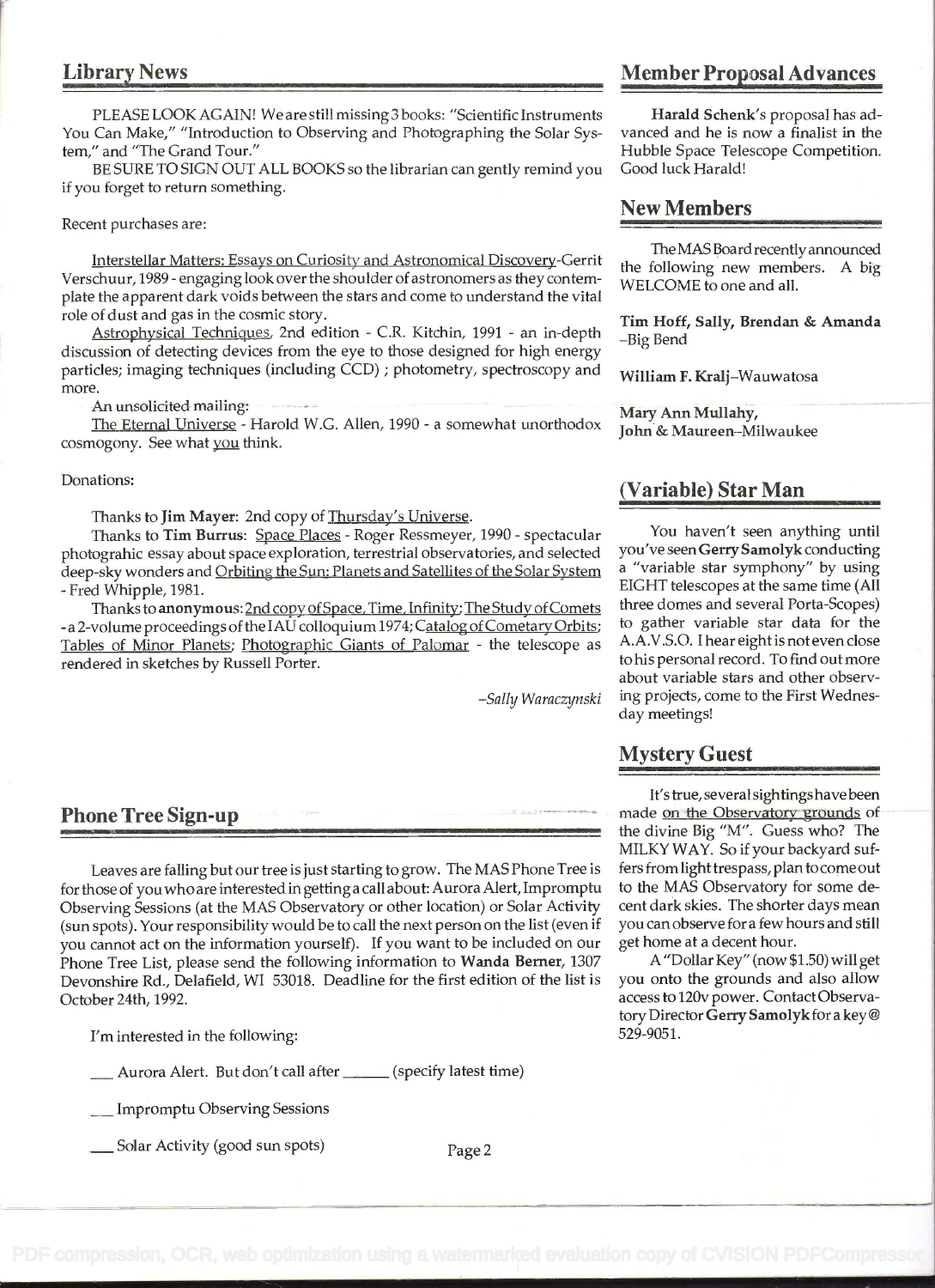# MAS Equipment Session

Paul Borchardt will conduct a session on using the Observatory's equipment on October 10th at 1pm. This is a good opportunity for members to get some hands-on experience during the light of day.

#### Speaker Request

After attending a talk by Lee Keith on Teaching Astronomy to Kids, Tom Wiedenhoeft, who works with handicapped adults, inquired if someone would be willing to give a talk about astronomy at Irving School, near 102nd and Lincoln.

If you are able and willing to give a presentation during the day on a Tuesday, Wednesday or Thursday between 9:30 am to 2 pm, please contact Tom directly at 543-7532

## In our Mail...

A letter of thanks and a check for \$50 from the Girl Scouts in appreciation of a star party put on by Matthew McNeely and Tom Gill. The letter also stated that the inspiring night under the stars has the girls looking to the heavens with new vision.

#### Wanted

Reasonably priced (up to \$25) 1.25" eyepieces, preferably 20-30 mm f.l. I'm working on another beginner's 6-inch scope and want to include a decent eyepiece with it. Contact Tom Gill @ 476-6986.

#### For Sale

Celestron 22mm Plossi and 30mm Plossi multi-coated eyepieces. \$40 ea. Celestron lA Skylight Dust Seal filter for C-8 and a Tele-extender, \$15.00. Call Tim Burrus 783-6572.

Gieseler AccuTrack Drive Speed Control (for 12 vdc), \$100; Rack and pinion 1.25" focuser, \$25; Elliptical flat diagonal 1" x 1.4", \$15; Please contact Harald Schenk, 2330 S. 11th St., Sheboygan,WI 53081.

Meade 8" LX6 (f /6.3) complete with many accessories. Also Edmund 4-1/4 Astroscan RFT. Contact Wanda Berner 691-2360.

# Saturday Nite Keyholders

| Oct. 10 Greg Cieslak              | 529-0548 |  |
|-----------------------------------|----------|--|
| Oct. 17 Brian Ganiere             | 961-8745 |  |
| Oct. 24 Chris Hasseltine 482-4515 |          |  |
| Oct. 31 Lee Keith                 | 425-2331 |  |
| Nov. 7 Dan Koehler                | 662-2987 |  |
| Nov. 14 Jim Kube                  | 453-8858 |  |
|                                   |          |  |

# Have You Been Pinned Yet?

The MAS pins are still available. Maybe you've seen a few members proudly wearing theirs on shirt collars, hats, lapels-just about anywhere! The classy 1-inch diameter pins sport the MAS logo in gold, white and dark blue. Get yours for just \$5 at program/meetings, orbycontacting Sally Waraczynski at 321-0918.



As stated in the last Focal Point, the Member Packets are now available for \$2.50 ea or \$4.00 if mailed (free to new members). The packet is a useful collection of information about our society and member benefits.

You can get a copy at our general meetings or by contacting Sally Waraczynski at321-0918. To show you the type of information it contains, here is a listing of the Table of Contents.

# Member Packet

#### Enclosures

Annual Brochure Bylaws History of MAS Library Information Phone Tree Form Roster Special Directory Skill Sharing Directory

## Introduction

# The Organization

Bylaws Board of Directors **Officers** Capsule History General Meetings Public Open Houses

#### **Committees**

- Publicity Observatory
- Membership Light Poll.
- Program Outreach

#### **The Observatory**

Intro/Grounds Diagram First Wednesdays Members' Night-Obs. Access Tours

#### Observing Projects Benefits and Services

Apollo "Loaner" Telescopes Astr. League Affiliation Astronomy Classes **Campouts and Star Parties** The Focal Point History Library Family Picnic Skill Sharing Telephone Tree